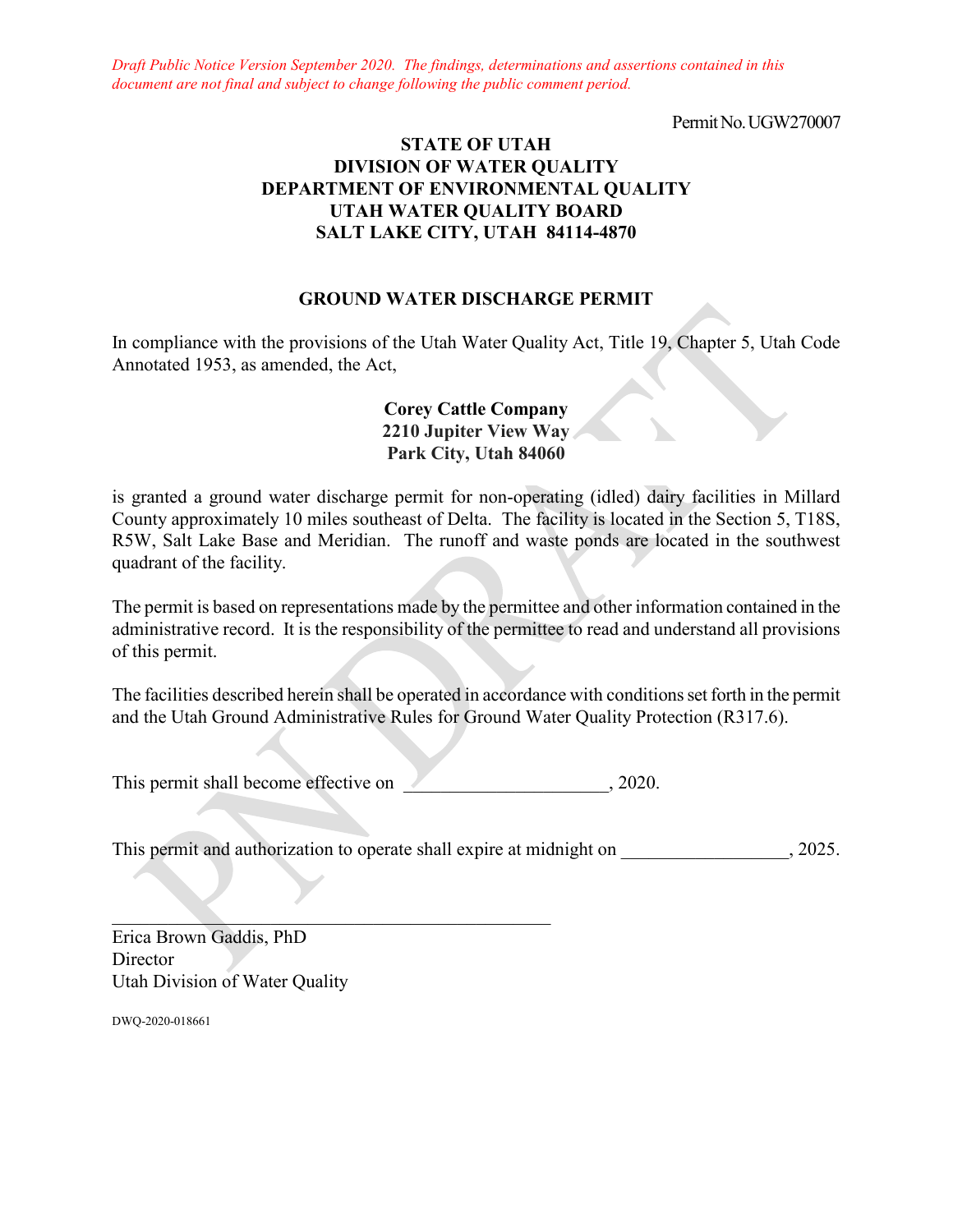# **TABLE OF CONTENTS**

| PART I.   |                 |                  |  |
|-----------|-----------------|------------------|--|
|           | A.              |                  |  |
|           | <b>B.</b>       |                  |  |
|           | $\mathcal{C}$ . |                  |  |
|           | D.              |                  |  |
|           | Ε.              |                  |  |
|           | F.              |                  |  |
|           | G.              |                  |  |
|           | H.              |                  |  |
| PART II.  |                 |                  |  |
|           | A.              |                  |  |
|           | <b>B.</b>       |                  |  |
|           | $C$ .           |                  |  |
|           | D.              |                  |  |
|           | Ε.              |                  |  |
|           | F.              |                  |  |
|           | G.              |                  |  |
|           | Η.              |                  |  |
|           | I.              |                  |  |
|           | J.              |                  |  |
|           | Κ.              |                  |  |
| PART III. |                 |                  |  |
|           | А.              |                  |  |
|           | <b>B.</b>       |                  |  |
|           | $C$ .           |                  |  |
|           | D.              |                  |  |
|           | E.              |                  |  |
| PART IV.  |                 |                  |  |
|           | A.              |                  |  |
|           | $B -$           |                  |  |
|           | C.              |                  |  |
|           | D.              | DUTY TO REAPPLY. |  |
|           | Ε.              |                  |  |
|           | F.              |                  |  |
|           | G.              |                  |  |
|           | H.              |                  |  |
|           | L.              |                  |  |
|           | J.              |                  |  |
|           | Κ.              |                  |  |
|           | L.              |                  |  |
|           | M.              |                  |  |
|           | N.              |                  |  |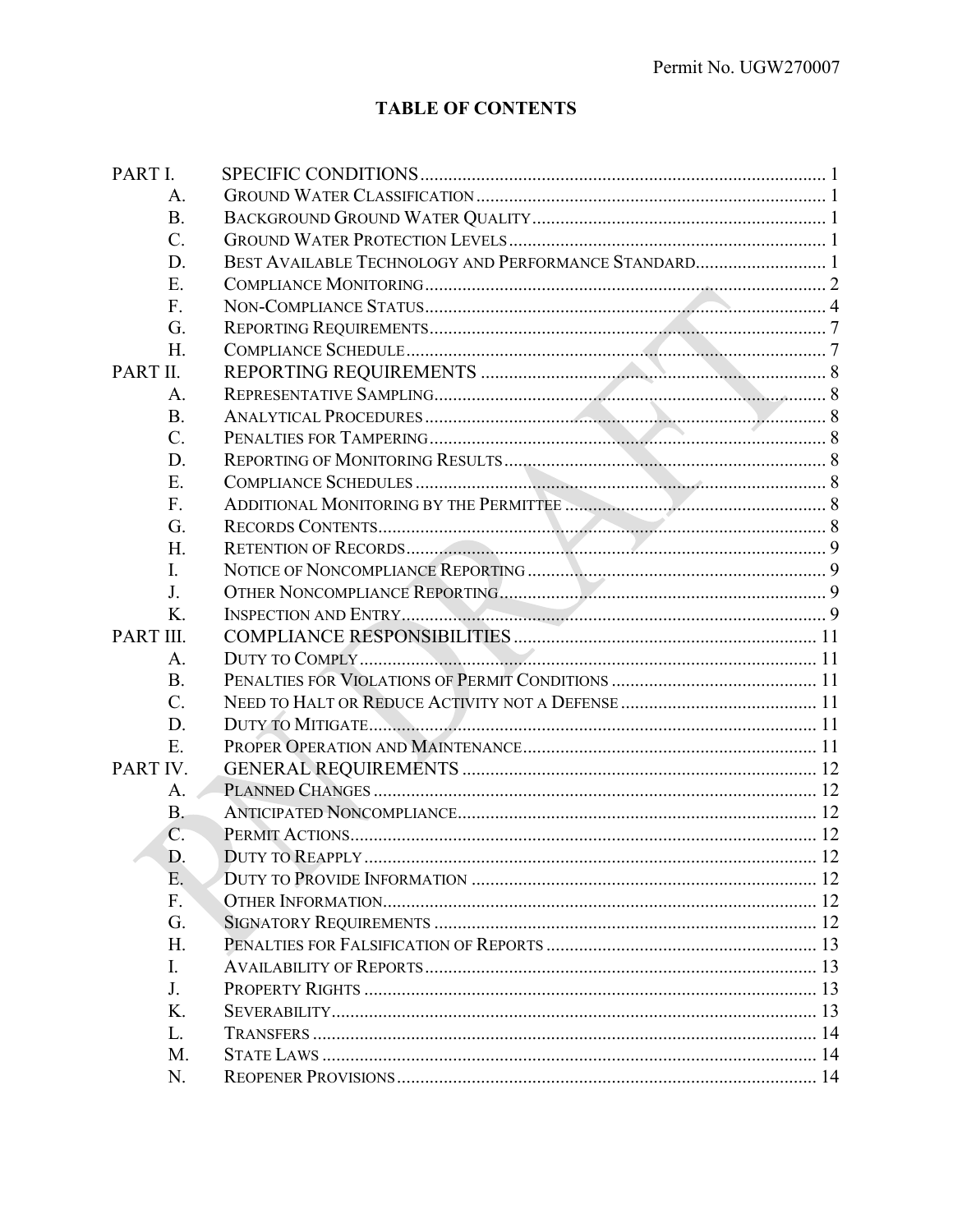# **PART I.**

## SPECIFIC CONDITIONS

#### A. GROUND WATER CLASSIFICATION

Based on ground water quality data collected from wells near the facility the ground water is Class III Limited Use Ground Water.

#### B. BACKGROUND GROUND WATER QUALITY

Background ground water quality data for total dissolved solids (TDS), chloride, nitrate, and sulfate available from monitoring wells located near the wastewater lagoons show TDS concentrations that range from 4,850 to 7,160 milligrams per liter (mg/l) with a mean of 5,776 mg/l. Chloride concentrations range from 1,579 to 2,427 mg/l with a mean of 1,860 mg/l. Nitrate concentrations range from 16 to 26 mg/l with a mean of 22 mg/l.

# C. GROUND WATER PROTECTION LEVELS

Based on ground water quality data submitted by the permitee from wells downgradient of the wastewater lagoons, ground water protection levels for all wells have been established in accordance with UAC R317-6-4 for the parameters listed below in Table 1:

| <b>Monitoring</b><br>Well | <b>Total Dissolved</b><br><b>Nitrate</b><br><b>Solids</b> |       | <b>Chloride</b> |
|---------------------------|-----------------------------------------------------------|-------|-----------------|
| $MW-1$                    |                                                           | 1,934 | 418             |
| $MW-2$                    |                                                           | 7,458 | 2,404           |
| $MW-3$                    |                                                           | 9,870 | 3.178           |

Table 1: Ground Water Protection Levels (all values in mg/l)

The permitee shall operate the facility such that the ground water protection levels which have been developed for this permit are not exceeded at the designated compliance monitoring points. The administrative rules for ground water quality protection (UAC R317-6) also contain standards for contaminants such as metals, pesticides and volatile organic compounds. Accordingly, the permitee must not discharge these or any other contaminants which could impair beneficial uses of the ground water, even though the permit does not require monitoring for them.

- D. BEST AVAILABLE TECHNOLOGY AND PERFORMANCE STANDARD
- 1. Best Available Technology

The administration of this permit is founded on the use of best available technology (BAT), in accordance with the requirements of UAC R317-6-1.3.

Only wastes from dairy operations may be disposed of in the ponds. Liquids and sludge from the ponds may only be land-applied at the appropriate agronomic rate and in accordance with an approved Comprehensive Nutrient Management Plan.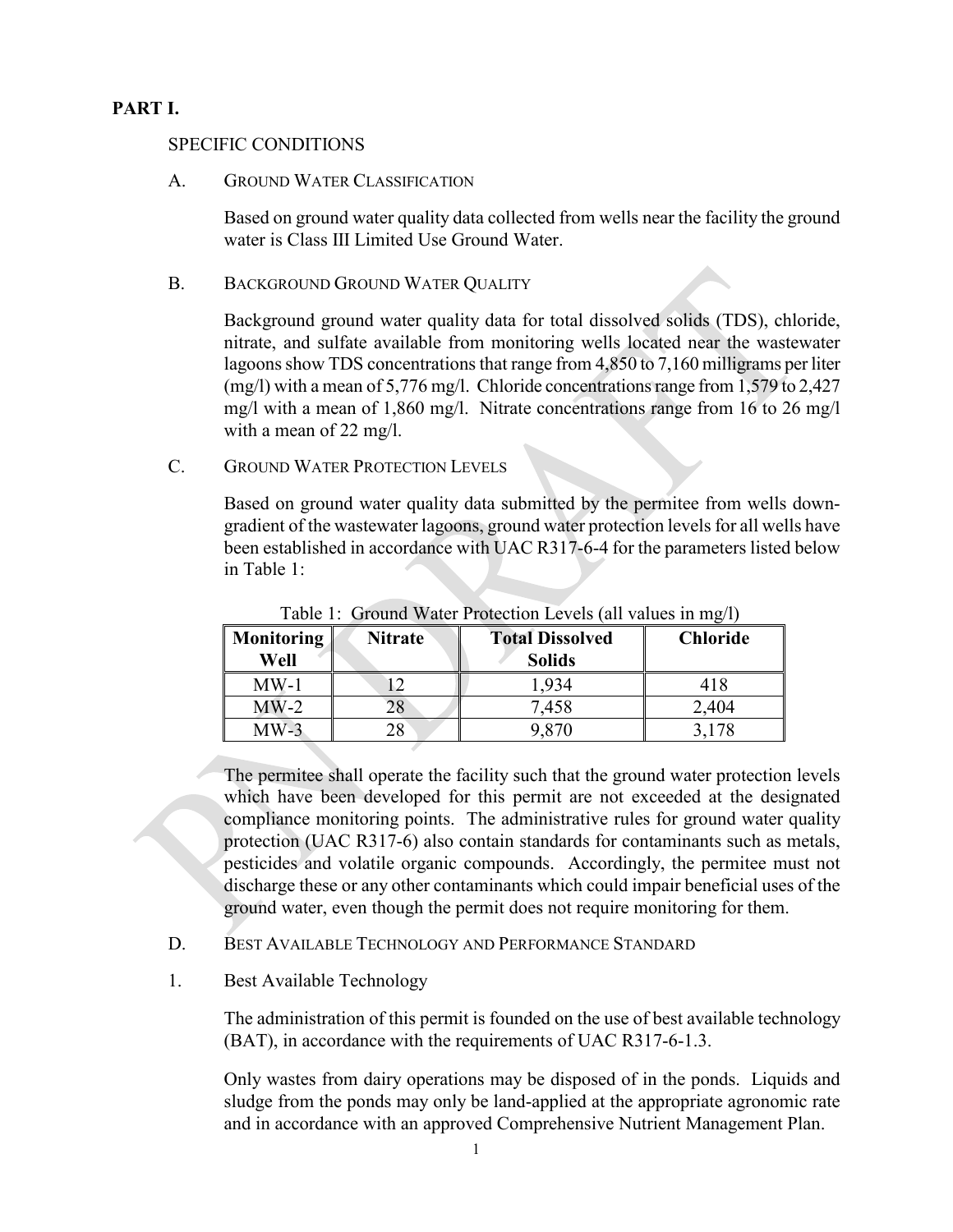2. Performance Standard for Best Available Technology

The performance standard for lagoon liners is based on liner construction with one foot of clay having hydraulic conductivity of  $1 \times 10^{-7}$  cm/sec. Compliance with the requirements for use of BAT will be demonstrated by construction of the lagoon system according to the construction permit. BAT will also be demonstrated by maintaining a performing seepage rate at any point on the liner which is no greater than that provided by one foot of clay with permeability of  $1 \times 10^{-7}$  cm/sec. Performance of the construction technology will be evaluated for compliance by the monitoring required in Part II.E. The in-situ hydraulic conductivity of the lagoon liner will be verified with the approved construction quality assurance/quality control (QA/QC) plans prepared for their construction.

The liner integrity must be maintained and deterioration of materials or any other situation which prevents the liner from functioning according to the performance standard shall constitute non-compliance with this permit.

Land application of wastewater is one method of wastewater disposal. Land application to all areas must be done in accordance with an approved Comprehensive Nutrient Management Plan. Land application of lagoon effluent must be done at the agronomic rate. The Permittee must keep records of analyses of applied wastes and soils at application sites, type of crop grown, application rate calculations, and dates, times and rates of each application for all application sites, in order to demonstrate compliance with agronomic rate requirements. Wastes shall not be land applied to frozen or saturated ground or in situations which could result in surface runoff.

3. Closure Plan

At least 180 days prior to closure of any lagoon or lagoon system, the Permittee shall submit to the Director a site-specific closure plan for disposition of the liquids, solids and liner material of the lagoon(s) to be closed. The liner material will be tested according to an approved testing plan to determine an appropriate means of disposal which will not lead to ground water contamination. The monitoring wells will continue to be sampled for a post closure monitoring period as determined by the Director.

## E. COMPLIANCE MONITORING

The permittee is required to monitor ground water quality according to the provisions below which is based on compounds which may be discharged to ground water from the permitted facilities.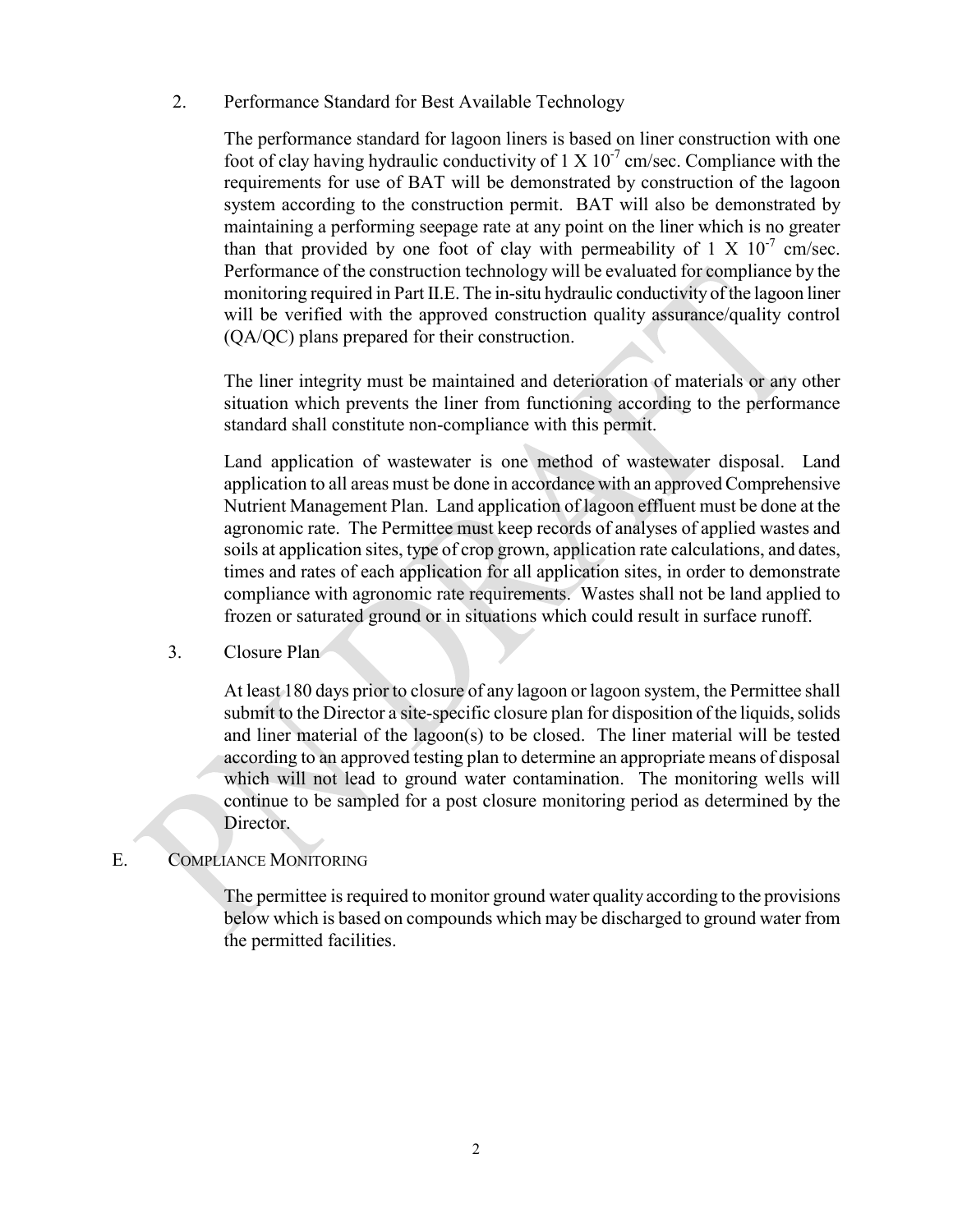1. Compliance Monitoring Wells

The network of monitoring wells shall provide the ability to detect contamination in the uppermost ground water from this permitted facility. Under the provisions of this permit, ground water contamination in the shallow aquifer could be a reason for the Permittee to take remedial action before ground water quality standards are exceeded and deeper aquifers are affected. The Director may require the Permittee to drill additional wells if the groundwater flow direction as demonstrated by available water level data different than expected.

2. Monitoring Period

The permittee shall monitor each of the ground water wells for parameters as specified below in Part I.E.4.

- 3. Protection Levels
	- a. Application

The protection levels have been calculated using the Ground Water Quality Protection Regulations (UAC R317-6) and background water quality data from on site down-gradient monitoring wells. Protection levels shall be enforced at down-gradient wells.

b. Exceedance in Up-gradient Well

If the protection levels are exceeded in any up-gradient well, the permittee shall report the exceedance in the next regular monitoring report, and evaluate whether the exceedance is caused by the facility (in which case the well no longer indicates background water quality) or by another source.

- 4. Monitoring Procedures
	- a. Frequency

The following monitoring requirements apply to all up-gradient and down-gradient wells. Compliance monitoring shall be conducted by the permittee semi-annually.

b. Depth to Ground Water

Depth to ground water must be measured to the nearest 0.01 foot, below the top of the well casing. A report must be on file with the Division of Water Quality stating the elevation of the measuring point at the top of the well casing in feet above mean sea level to the nearest 0.01 foot, for each monitoring well.

c. Ground Water Elevation

Ground water elevation shall be calculated by subtracting the depth to ground water measurement from the elevation of the top of the well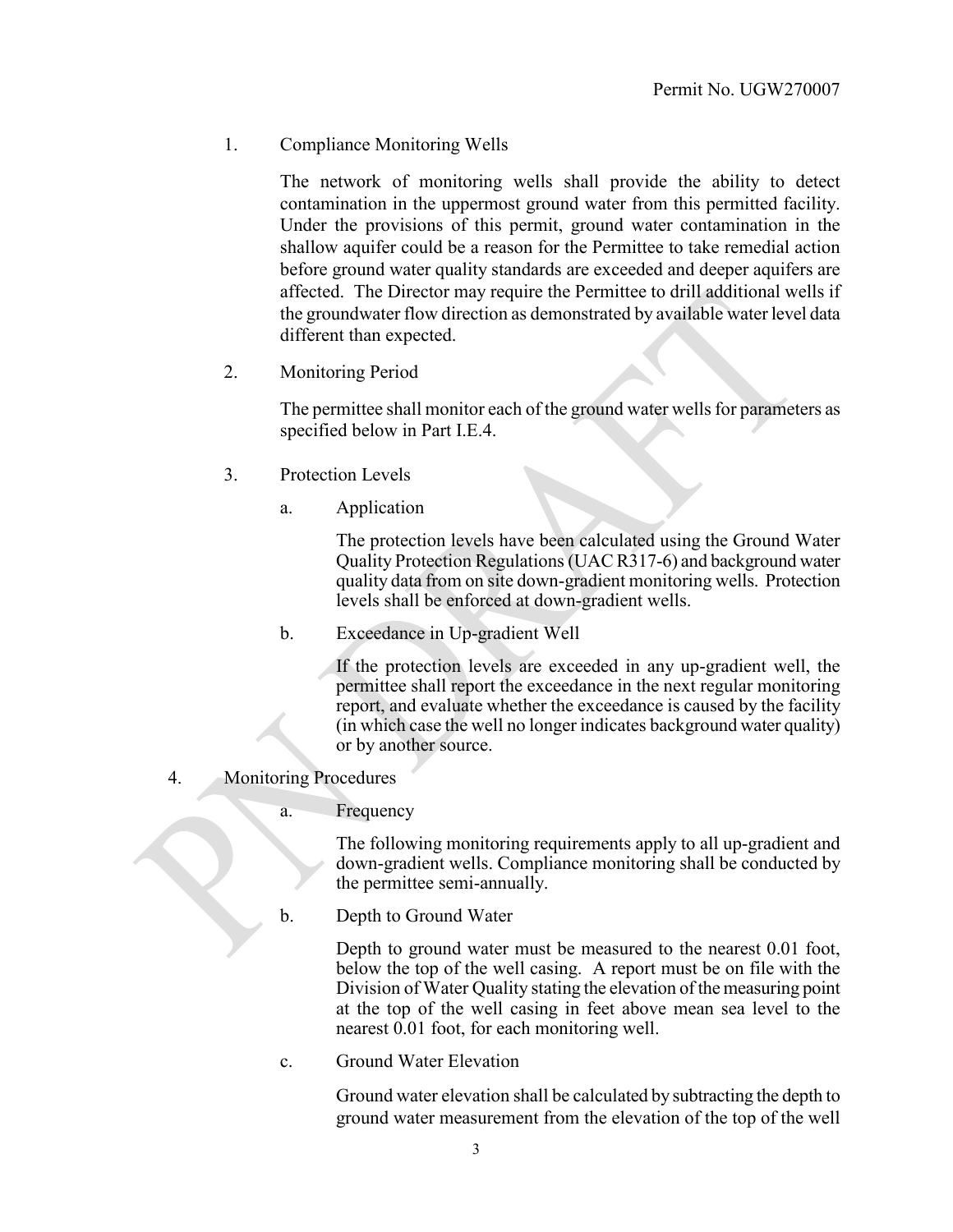casing and reported in feet above mean sea level to the nearest 0.01 foot. Ground water elevations shall be measured quarterly at all monitoring wells at the dairy covered under this permit.

d. Laboratory Approval

All water analyses shall be performed by a laboratory certified by the State of Utah in accordance with the approved monitoring plan and the provisions of UAC R317-6-6.3  $A(13)$ .

e. Damage to Monitoring Wells

If a monitoring well is damaged or is otherwise rendered inadequate for its intended purpose or if a previously established hydraulic gradient changes significantly, the Director shall be notified in writing within five days of the permittee becoming aware of the condition.

f. Semi-Annual Compliance Monitoring

Items one and two below are to be monitored semi-annually for the term of this permit in all monitoring wells at the dairy covered under this permit.

- 1) Field Parameters: temperature, specific conductance, pH, ground water elevation.
- 2) Laboratory Parameters: Nitrate + Nitrite, Ammonia, Bicarbonate, Chloride, Total Dissolved Solids.
- 5. Analysis of Monitoring Data

If the Director or permittee determine that hydrogeologic conditions at the dairy site do not permit a direct comparison of up-gradient and down-gradient ground water quality, within six months of this determination the permittee shall propose a statistical method for evaluating ground water monitoring data and determination of noncompliance status.

6. Future Modification of Monitoring Well Network

If at any time the Director determines the monitoring well network to be inadequate due to a change in gradient or for any other reason, the permittee shall submit within 30 days of receipt of notification a plan and compliance schedule to modify the monitoring well network.

- F. NON-COMPLIANCE STATUS
	- 1. Probable Non-compliance Status:

Exists if the results of the ground water quality monitoring indicate that the protection levels to be developed for this permit are exceeded in any down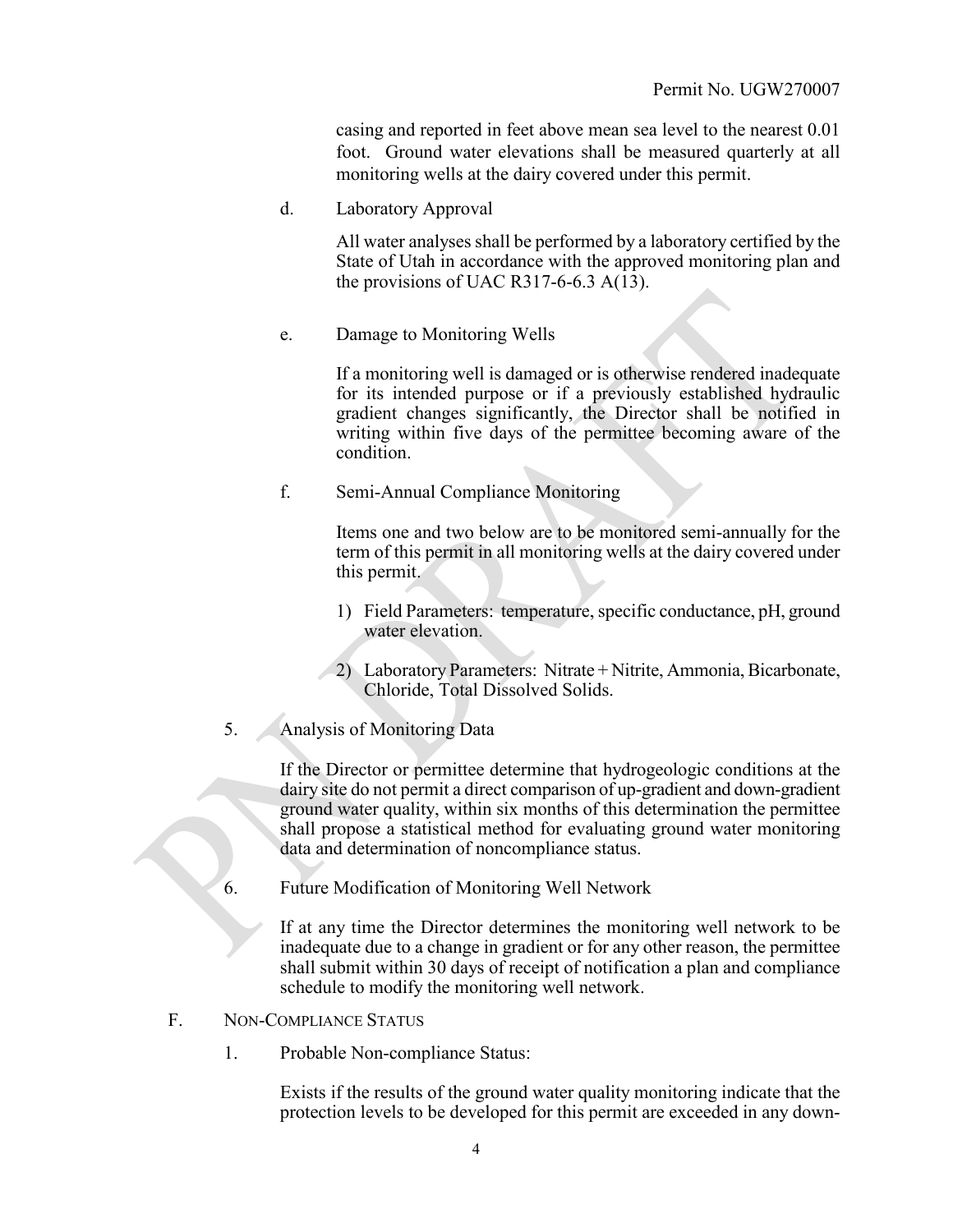gradient well. In this case the permittee shall resample all monitoring wells at the site where the probable noncompliance has occurred, submit the analytical results thereof, and notify the Director of the probable noncompliance status within 30 days of the initial detection.

2. Out-of-Compliance Status

Exists when the value for any one ground water pollutant exceeds the protection level in two consecutive sampling events from a compliance monitoring point. Out of compliance status for exceedance of bicarbonate and chloride occurs only when their respective protection limits are exceeded and the compliance limit for total dissolved solids is also exceeded.

a. Notification and Accelerated Monitoring

Upon determination by the permittee, in accordance with UAC R317- 6-6.17 that an out-of-compliance exists, the permittee shall:

- 1) Verbally notify the Director of the out-of-compliance within 24 hours, and provide written notice within 5 days of the detection, and
- 2) Immediately implement an accelerated schedule of monthly ground water monitoring for all wells at the dairy where the exceedance occurred, which shall continue for at least two months or until the facility is brought into compliance.
- b. Source and Contamination Assessment Study Plan

Within 30 days of the verbal notice to the Director (Part I F.2.a.1), the permittee shall submit an assessment study plan and compliance schedule for:

- 1) Assessment of the source or cause of the contamination, and determination of steps necessary to correct the source, if the contamination is caused by facilities or activities for which the permittee is responsible.
- 2) Assessment of the extent of the ground water contamination and any potential dispersion.
- 3) Evaluation of potential remedial actions to restore and maintain ground water quality, and ensure that the ground water standards will not be exceeded at the downgradient compliance monitoring wells.
- 3. Failure to Maintain Best Available Technology Required by Permit

A facility will be determined to be in an out-of-compliance status if best available technology has failed or cannot be maintained according to the provisions required by this permit, unless: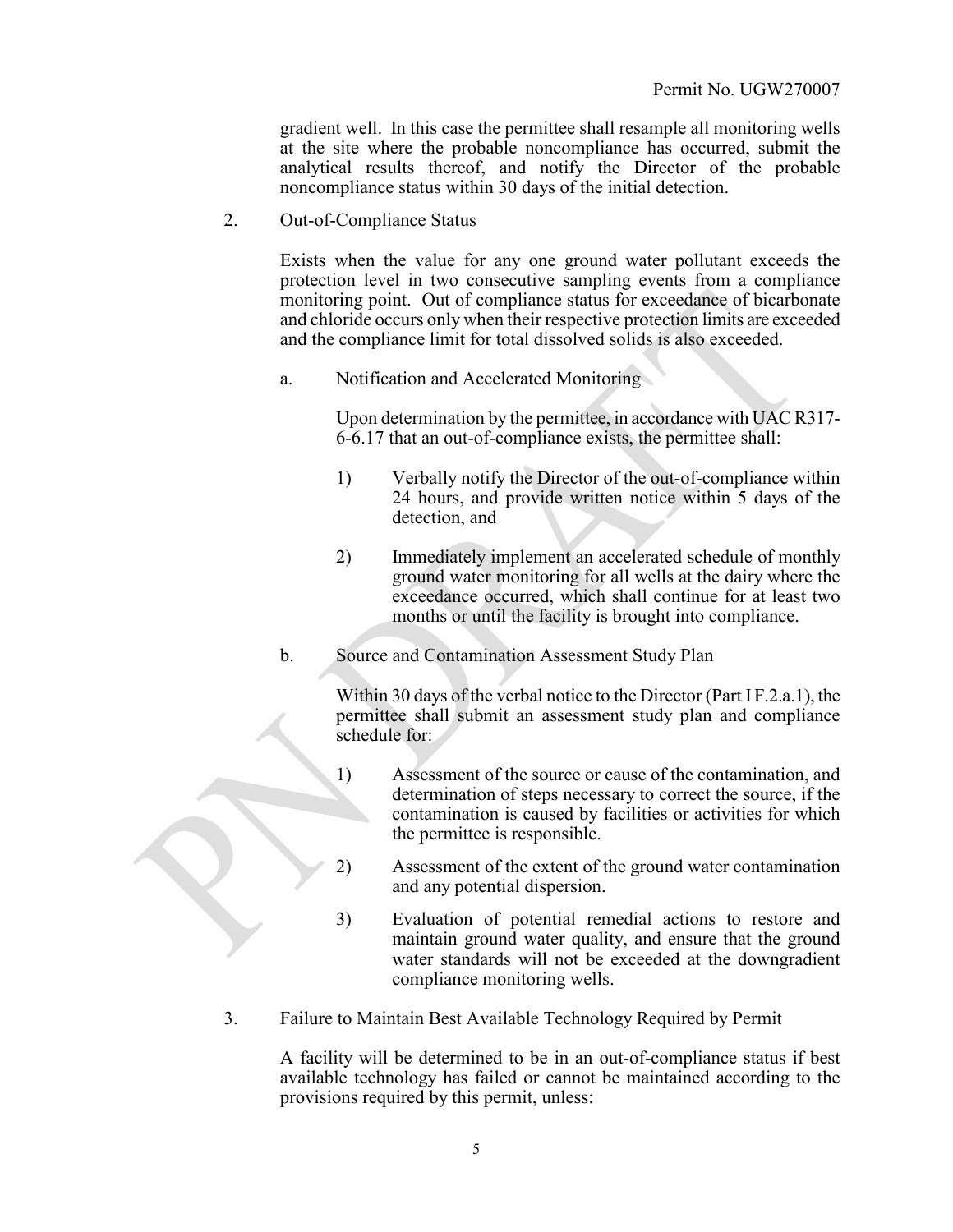- 1) The permittee has notified according to Part I.F.2, and
- 2) The failure was not intentional or was not caused by the permittee's negligence, either in action or failure to act, and
- 3) The permittee has taken adequate remedial measures in a timely manner or has developed an approvable remedial action plan and implementation schedule for restoration of best available control technology, an equivalent control technology, or closure of the facility (implementation of an equivalent technology will require permit modification and reissuance), and
- 4) The permittee has demonstrated that any discharge of a pollutant from the facility is not in violation of the provisions of UCA 19-5-107.
- 4. Additional Notification

In the event of out-of-compliance status due to either an exceedance of ground water protection levels or a failure of Best Available Technology, the permittee shall notify the Central Utah District Health Department within 24 hours or the first working day following a spill.

5. Contingency Plan for Exceedance of Protection Levels

If, after review of ground water monitoring data and other relevant information, the Director determines that use of any lagoon or waste handling system has caused an exceedance of ground water protection levels at any compliance monitoring point, the permittee shall conduct a Contamination Investigation. The investigation will determine the extent and severity of contamination caused by the lagoon or any waste handling system. The report from the investigation must be submitted for review by the Division of Water Quality within 45 days of determination of out-of-compliance status. After review of this report the Director may require the permittee to develop a Corrective Action Plan to remediate the contamination. Actions taken under the plan may include emptying liquids and sludge from the leaking lagoon into any of the permittee's other permitted and functioning lagoons, repairing or reconstructing the lagoon liner as needed, constructing temporary holding ponds lined with flexible membrane liners and containing liquid waste release and developing wells for the purpose of extracting the contaminated ground water. Contaminated ground water may be stored in the lagoons or land applied if possible.

Contingency Plan for Failure of Best Available Technology

In the event of BAT failure for either the retention or settling pond the contents of the ponds will be drawn down by application to cropland via an irrigation pump and system. The system would then be operated by isolating the faulty structure from the system and incorporating extreme water conservation techniques to allow time for regaining integrity.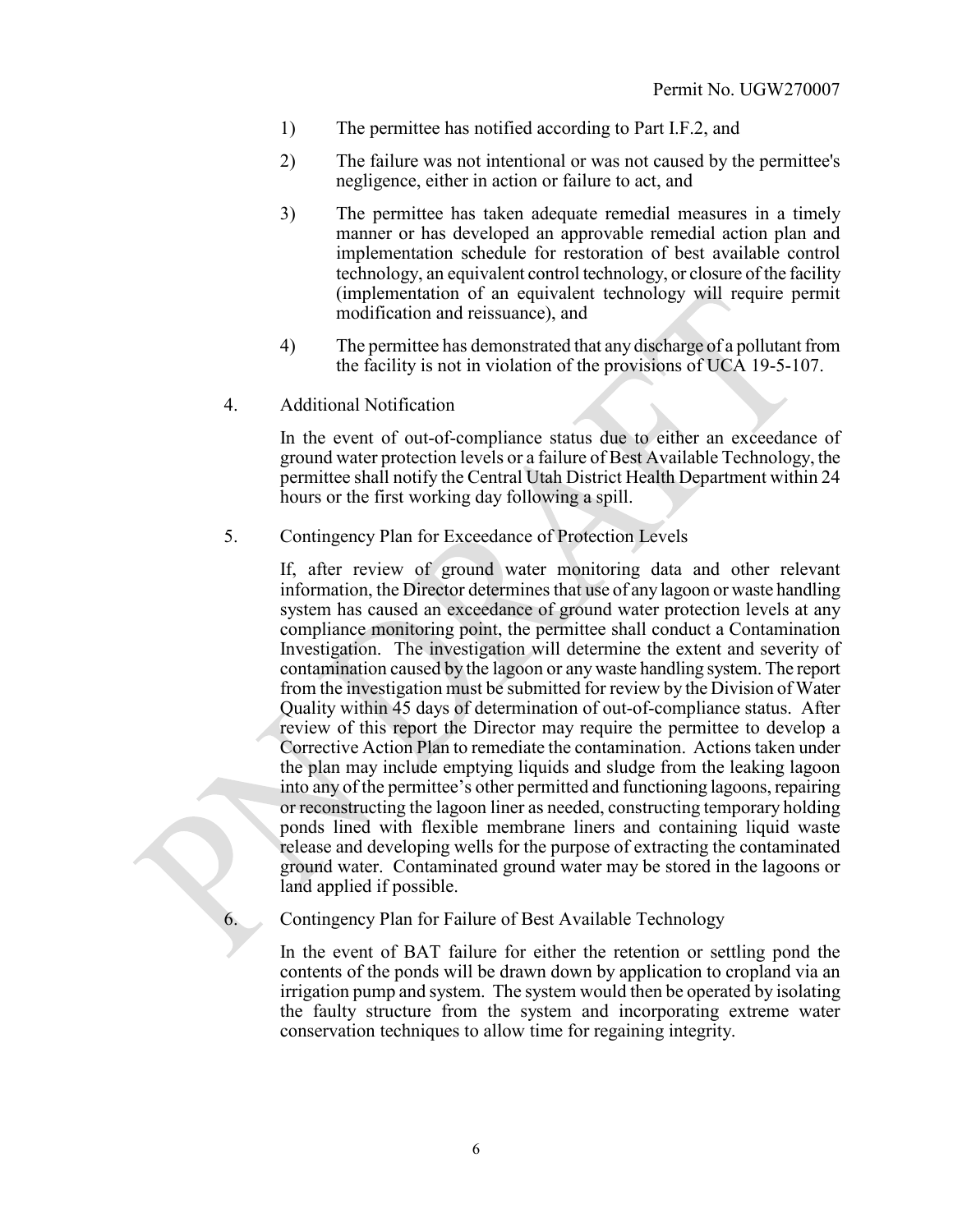#### G. REPORTING REQUIREMENTS

1. Semi-Annual Ground Water Monitoring Schedule

Monitoring required in Part II.E.4 (above) shall be reported according to the Compliance Monitoring Reporting Schedule of Table 2 below, unless modified by the Director.

| <b>Monitoring Period</b> | <b>Report Due Date</b> |  |  |
|--------------------------|------------------------|--|--|
| January thru June        | August 1               |  |  |
| July thru December       | February               |  |  |

|  | TABLE 2: Compliance Monitoring Reporting Schedule |  |  |  |
|--|---------------------------------------------------|--|--|--|
|--|---------------------------------------------------|--|--|--|

2. Ground Water Quality Sampling Report

Each semi-annual monitoring report shall include the following information:

- a) Field data sheets, or copies thereof, including the field parameters required in Part I.E.4 (f), above, and other pertinent field data, such as well name/number, date and time, names of sampling crew, depth to ground water, type of sampling pump or bailer, measured casing volume, volume of water purged before sampling and any information required to be reported under the approved land application plan.
- b) Ground water elevations in all monitoring wells, and potentiometric contours derived from them, plotted on a map of the sites.
- c) Results of ground water analysis, including date sampled, date received and the results of analysis for each parameter, including: value or concentration, units of measurement, method detection limit for the examination, analytical method and the date of analysis. The analytical methods and the method detection limits for every parameter specified in this permit in Part I.E.4 must conform to those in the Water Quality Sampling, Handling and Analysis Plan previously approved.
- 3. Noncompliance or Probable Noncompliance

Reporting requirements for noncompliance or probable noncompliance status shall be according to the provisions of Part I.F.

- 4. Electronic Filing Requirements In addition to submittal of the hard copy data, above, the permittee will electronically submit the required ground water monitoring data in the electronic format specified by the Director. The data may be sent by e-mail, CD, or other approved transmittal mechanism.
- H. COMPLIANCE SCHEDULE
	- 1. Notification prior to resuming dairy operations.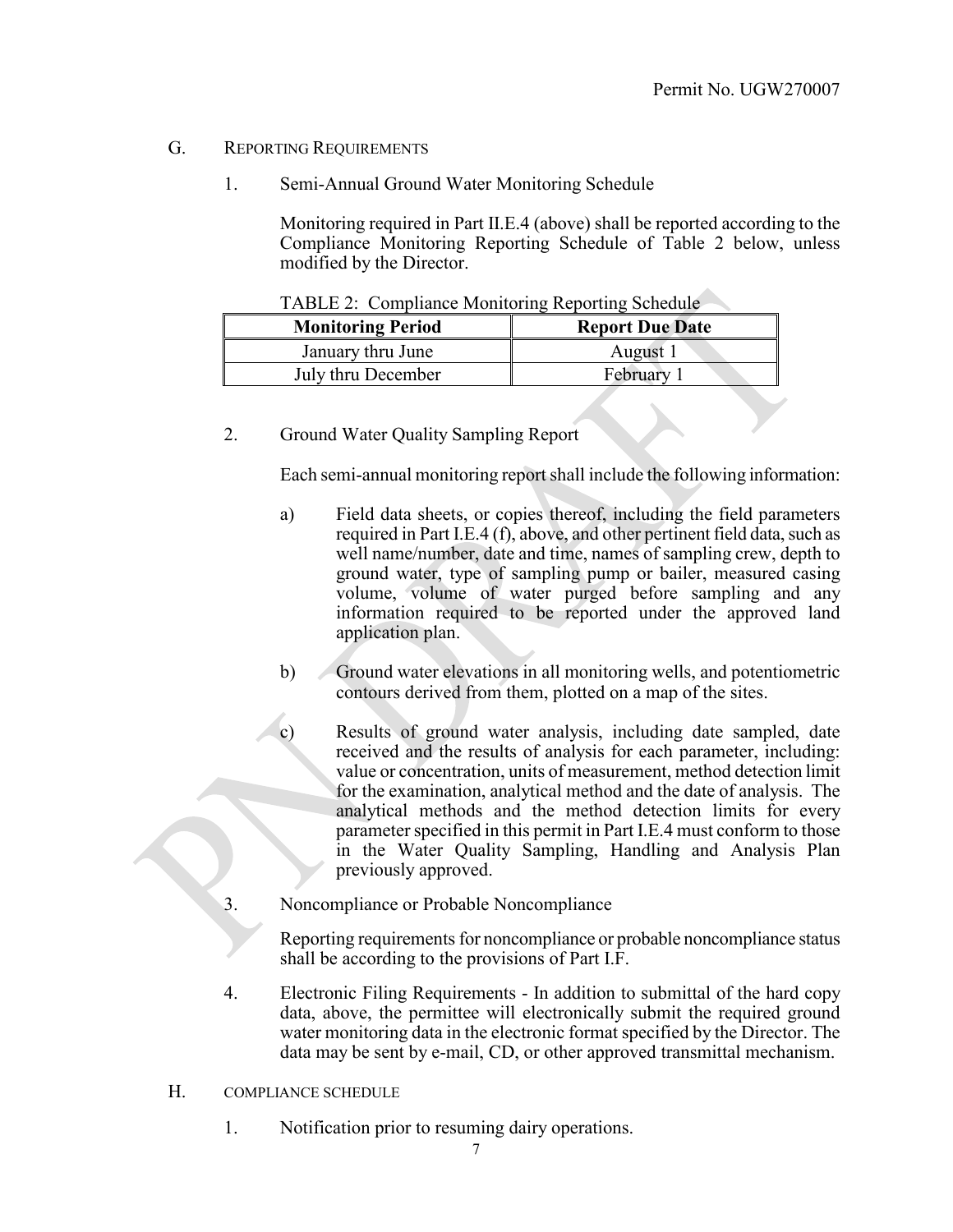Ground water monitoring requirements described under Part I.E. above have been temporarily suspended with the understanding that dairy cow milking facilities, including the wastewater lagoons, are not in use. The permittee shall notify the Director at least 90 days before resuming dairy operations so the facility can be inspected and the ground water sampling schedule resumed.

2. Annual Lagoon Sample and Letter of Verification.

In lieu of ground water monitoring requirements described under Part I.E. above, the permittee shall collect one sample from the lagoon annually to document liquid waste is not being stored. The sample shall be submitted for Director review by September 1 of each calendar year along with a letter of verification documenting dairy operations have not resumed and the waste water lagoon is not in use.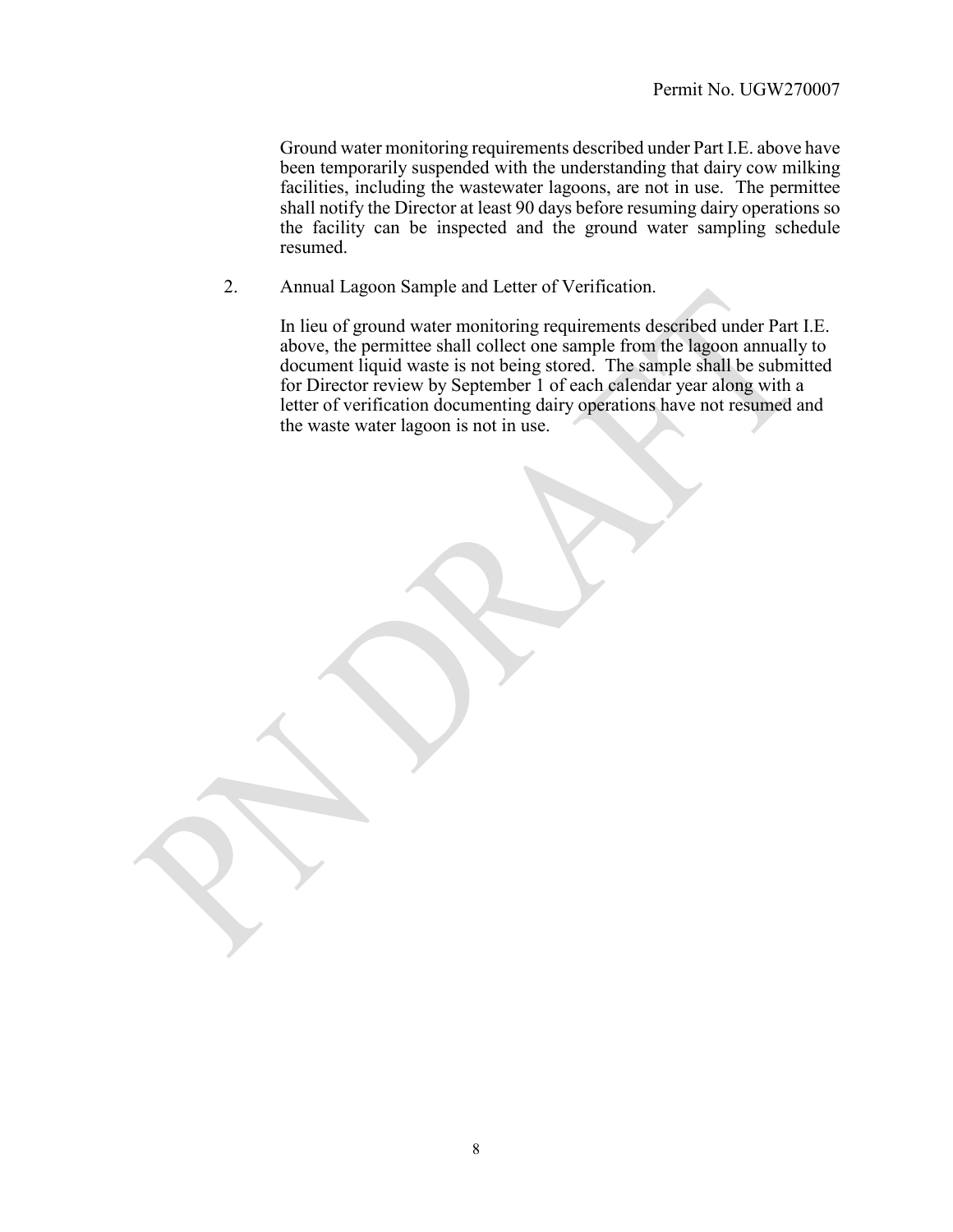# **PART II. REPORTING REQUIREMENTS**

- A. REPRESENTATIVE SAMPLING. Samples taken in compliance with the monitoring requirements established under Part II shall be representative of the monitored activity.
- B. ANALYTICAL PROCEDURES. Water sample analysis must be conducted according to test procedures specified under UAC R317-6-6.3L, unless other test procedures have been specified in this permit.
- C. PENALTIES FOR TAMPERING. The Act provides that any person who falsifies, tampers with, or knowingly renders inaccurate, any monitoring device or method required to be maintained under this permit shall, upon conviction, be punished by a fine of not more than \$10,000 per violation, or by imprisonment for not more than six months per violation, or by both.
- D. REPORTING OF MONITORING RESULTS. Monitoring results obtained during each quarterly reporting period specified in the permit, shall be submitted to the Director, Utah Division of Water Quality at the following address no later than the 15th day of the month following the completed reporting period:

Attention: Ground Water Protection Program State of Utah Division of Water Quality 195 North 1950 West Salt Lake City, Utah 84114-4870

The due dates for reporting are defined in Part I.G of this permit.

- E. COMPLIANCE SCHEDULES. Reports of compliance or noncompliance with, or any progress reports on interim and final requirements contained in any Compliance Schedule of this permit shall be submitted no later than 14 days following each schedule date.
- F. ADDITIONAL MONITORING BY THE PERMITTEE. If the permittee monitors any pollutant at a compliance monitoring point more frequently than required by this permit, using approved test procedures as specified in this permit, the results of this monitoring shall be included in the calculation and reporting of the data submitted. Such increased frequency shall also be indicated.
- G. RECORDS CONTENTS.
	- 1. Records of monitoring information shall include:
		- a) The date, exact place, and time of sampling or measurements:
		- b) The individual(s) who performed the sampling or measurements;
		- c) The date(s) and time(s) analyses were performed;
		- d) The name of the certified laboratory which performed the analyses;
		- e) The analytical techniques or methods used; and,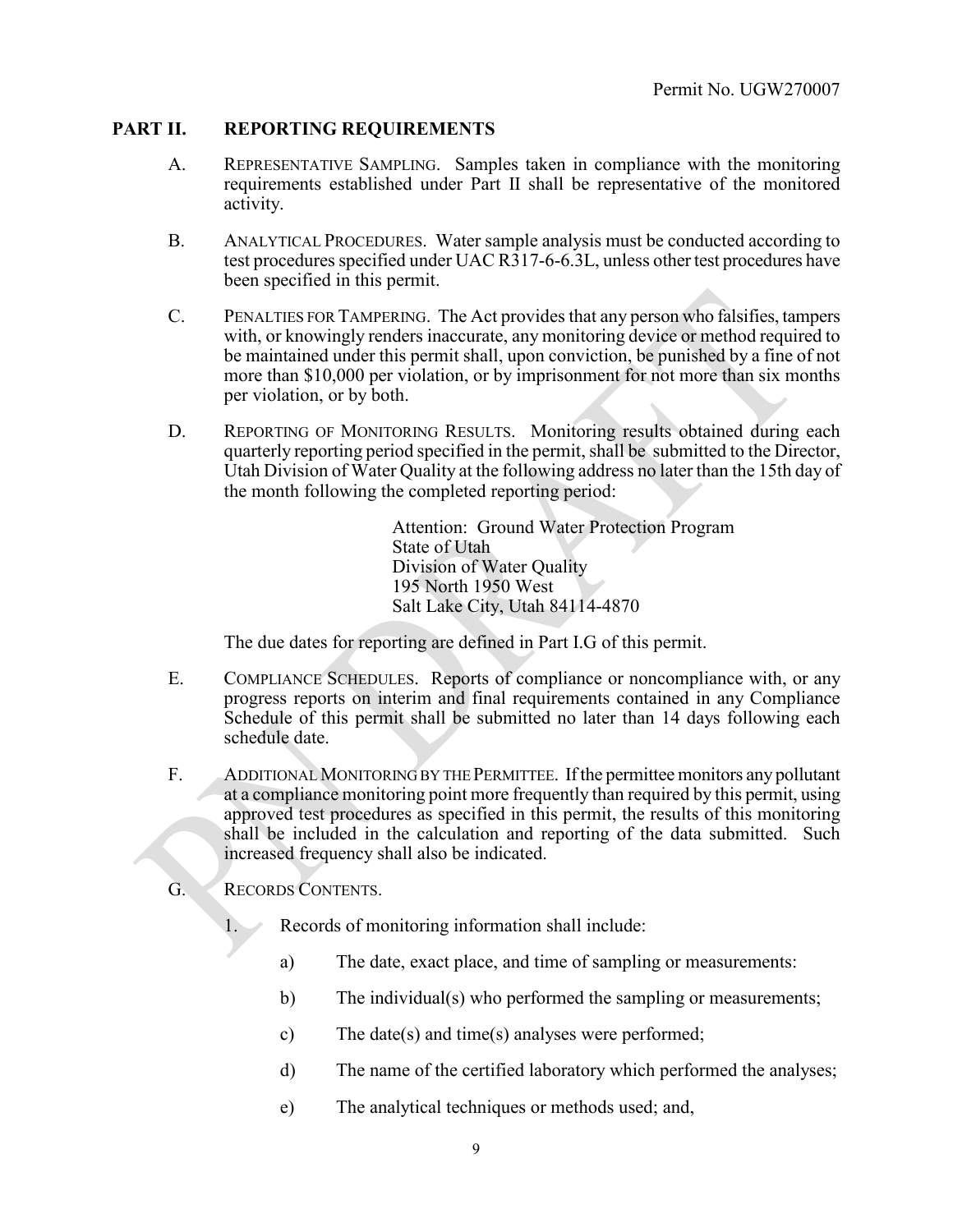- f) The results of such analyses.
- H. RETENTION OF RECORDS. The permittee shall retain records of all monitoring information, including all calibration and maintenance records and copies of all reports required by this permit, and records of all data used to complete the application for this permit, for a period of at least five years from the date of the sample, measurement, report or application. This period may be extended by request of the Director at any time.
- I. NOTICE OF NONCOMPLIANCE REPORTING.
	- 1. The permittee shall verbally report any noncompliance which may endanger public health or the environment as soon as possible, but no later than 24 hours from the time the permittee first became aware of the circumstances. The report shall be made to the Utah Department of Environmental Quality 24 hour number, (801) 536-4123, or to the Division of Water Quality, Ground Water Protection Section at (801) 536-4123, during normal business hours (8:00 am - 5:00 pm Mountain Time).
	- 2. A written submission shall also be provided to the Director within five days of the time that the permittee becomes aware of the circumstances. The written submission shall contain:
		- a) A description of the noncompliance and its cause;
		- b) The period of noncompliance, including exact dates and times;
		- c) The estimated time noncompliance is expected to continue if it has not been corrected; and,
		- d) Steps taken or planned to reduce, eliminate, and prevent reoccurrence of the noncompliance.
	- 3. Reports shall be submitted to the addresses in Part III D, Reporting of Monitoring Results.
- J. OTHER NONCOMPLIANCE REPORTING. Instances of noncompliance not required to be reported within 5 days, shall be reported at the time that monitoring reports for Part III D are submitted.
- K. INSPECTION AND ENTRY. The permittee shall allow the Director, or an authorized representative, upon the presentation of credentials and other documents as may be required by law, to:
	- 1. Enter upon the permittee's premises where a regulated facility or activity is located or conducted, or where records must be kept under the conditions of the permit;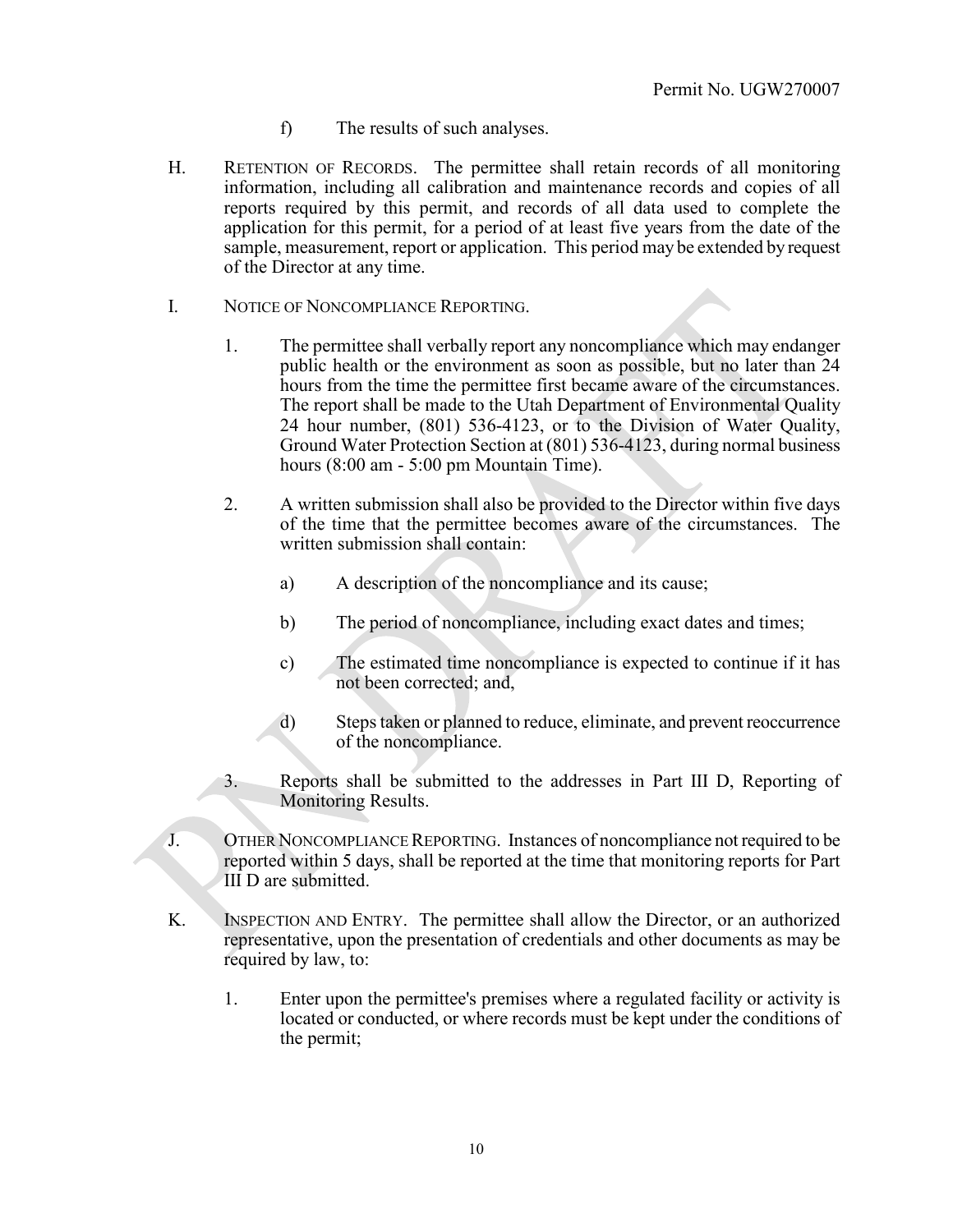- 2. Have access to and copy, at reasonable times, any records that must be kept under the conditions of this permit;
- 3. Inspect at reasonable times any facilities, equipment (including monitoring and control equipment), practices, or operations regulated or required under this permit; and,
- 4. Sample or monitor at reasonable times, for the purpose of assuring permit compliance or as otherwise authorized by the Act, any substances or parameters at any location.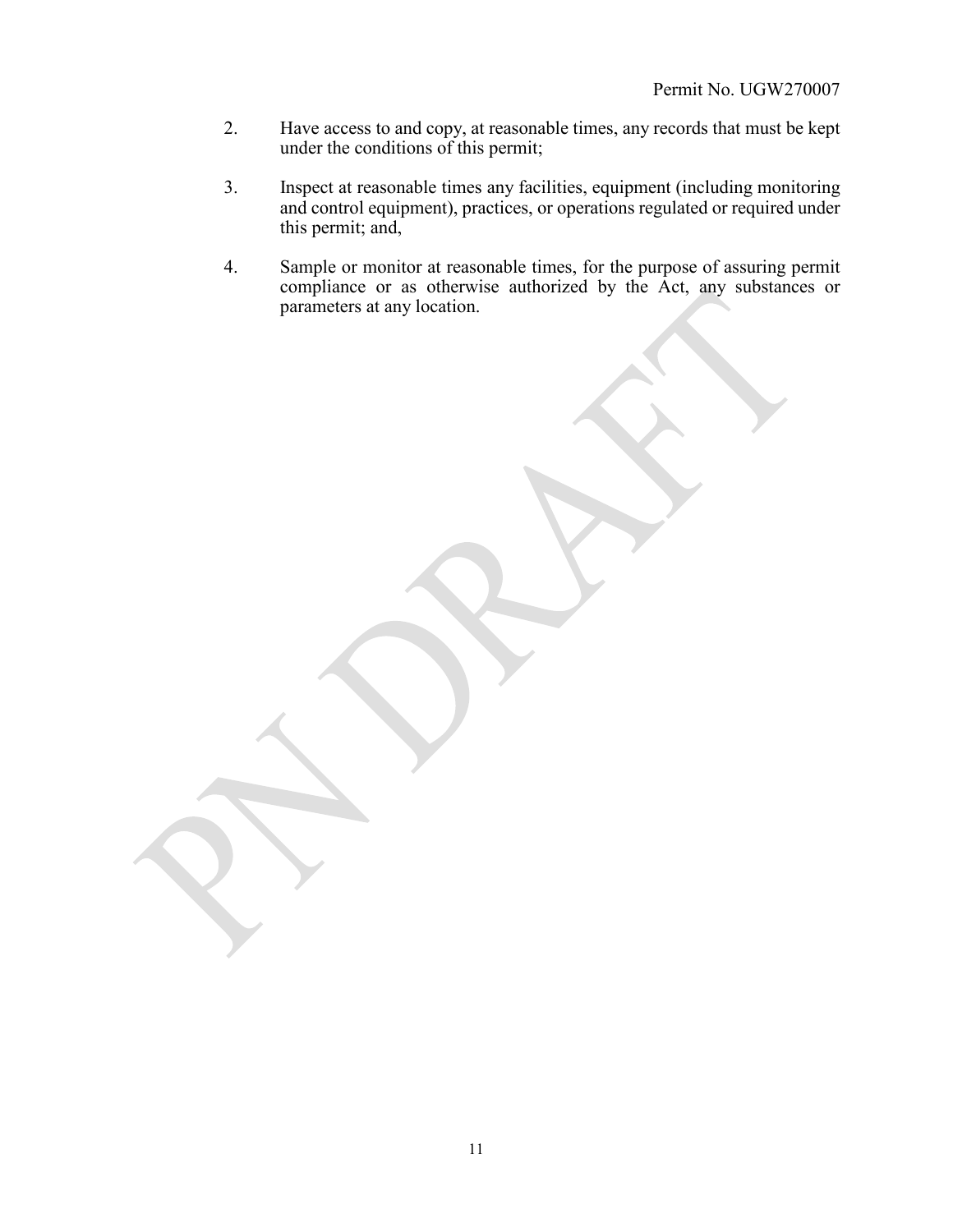# **PART III. COMPLIANCE RESPONSIBILITIES**

- A. DUTY TO COMPLY. The permittee must comply with all conditions of this permit. Any permit noncompliance constitutes a violation of the Act and is grounds for enforcement action; for permit termination, revocation and reissuance, or modification; or for denial of a permit renewal application. The permittee shall give advance notice to the Director of the Water Quality Board of any planned changes in the permitted facility or activity which may result in noncompliance with permit requirements.
- B. PENALTIES FOR VIOLATIONS OF PERMIT CONDITIONS. The Act provides that any person who violates a permit condition implementing provisions of the Act is subject to a civil penalty not to exceed \$10,000 per day of such violation. Any person who willfully or negligently violates permit conditions is subject to a fine not exceeding \$25,000 per day of violation. Any person convicted under Section 19-5-115(2) of the Act a second time shall be punished by a fine not exceeding \$50,000 per day. Nothing in this permit shall be construed to relieve the permittee of the civil or criminal penalties for noncompliance.
- C. NEED TO HALT OR REDUCE ACTIVITY NOT A DEFENSE. It shall not be a defense for a permittee in an enforcement action that it would have been necessary to halt or reduce the permitted activity in order to maintain compliance with the conditions of this permit.
- D. DUTY TO MITIGATE. The permittee shall take all reasonable steps to minimize or prevent any discharge in violation of this permit which has a reasonable likelihood of adversely affecting human health or the environment.
- E. PROPER OPERATION AND MAINTENANCE. The permittee shall at all times properly operate and maintain all facilities and systems of treatment and control (and related appurtenances) which are installed or used by the permittee to achieve compliance with the conditions of this permit. Proper operation and maintenance also includes adequate laboratory controls and quality assurance procedures. This provision requires the operation of back-up or auxiliary facilities or similar systems which are installed by a permittee only when the operation is necessary to achieve compliance with the conditions of the permit.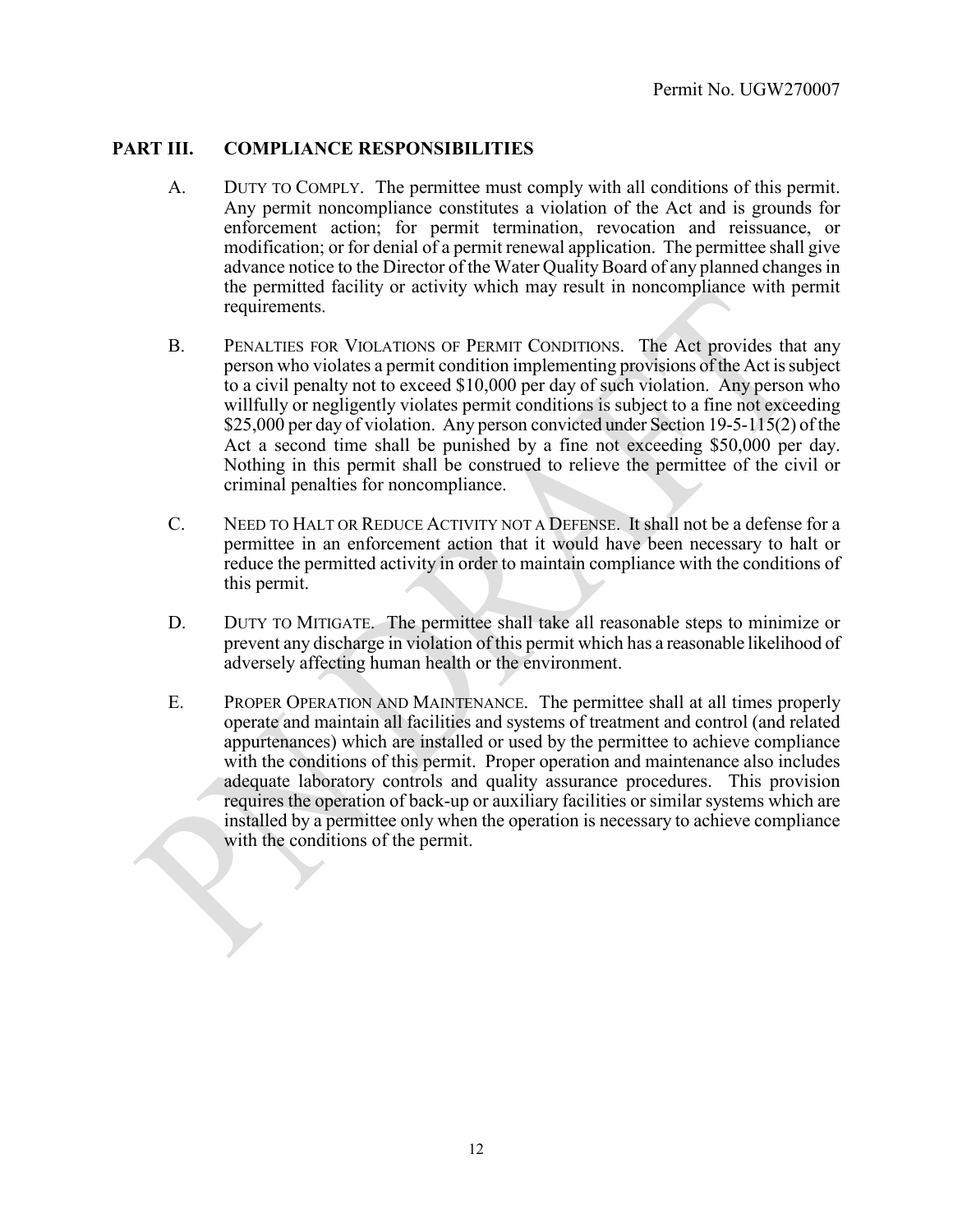# **PART IV. GENERAL REQUIREMENTS**

- A. PLANNED CHANGES. The permittee shall give notice to the Director as soon as possible of any planned physical alterations or additions to the permitted facility which could significantly change the nature of the facility or increase the quantity of pollutants discharged.
- B. ANTICIPATED NONCOMPLIANCE. The permittee shall give advance notice of any planned changes in the permitted facility or activity which is anticipated may result in noncompliance with permit requirements.
- C. PERMIT ACTIONS. This permit may be modified, revoked and reissued, or terminated for cause. The filing of a request by the permittee for a permit modification, revocation and reissuance, or termination, or a notification of planned changes or anticipated noncompliance, does not stay any permit condition.
- D. DUTY TO REAPPLY. If the permittee wishes to continue an activity regulated by this permit after the expiration date of this permit, the permittee must apply for and obtain a new permit. The application should be submitted at least 180 days before the expiration date of this permit.
- E. DUTY TO PROVIDE INFORMATION. The permittee shall furnish to the Director, within a reasonable time, any information which the Director may request to determine whether cause exists for modifying, revoking and reissuing, or terminating this permit, or to determine compliance with this permit. The permittee shall also furnish to the Director, upon request, copies of records required to be kept by this permit.
- F. OTHER INFORMATION. When the permittee becomes aware that it failed to submit any relevant facts in a permit application, or submitted incorrect information in a permit application or any report to the Director, it shall promptly submit such facts or information.
- G. SIGNATORY REQUIREMENTS. All applications, reports or information submitted to the Director shall be signed and certified.
	- 1. All permit applications shall be signed as follows:
		- a) For a corporation: by a responsible corporate officer;
		- b) For a partnership or sole proprietorship: by a general partner or the proprietor, respectively.
		- c) For a municipality, State, Federal, or other public agency: by either a principal executive officer or ranking elected official.
	- 2. All reports required by the permit and other information requested by the Director shall be signed by a person described above or by a duly authorized representative of that person. A person is a duly authorized representative only if: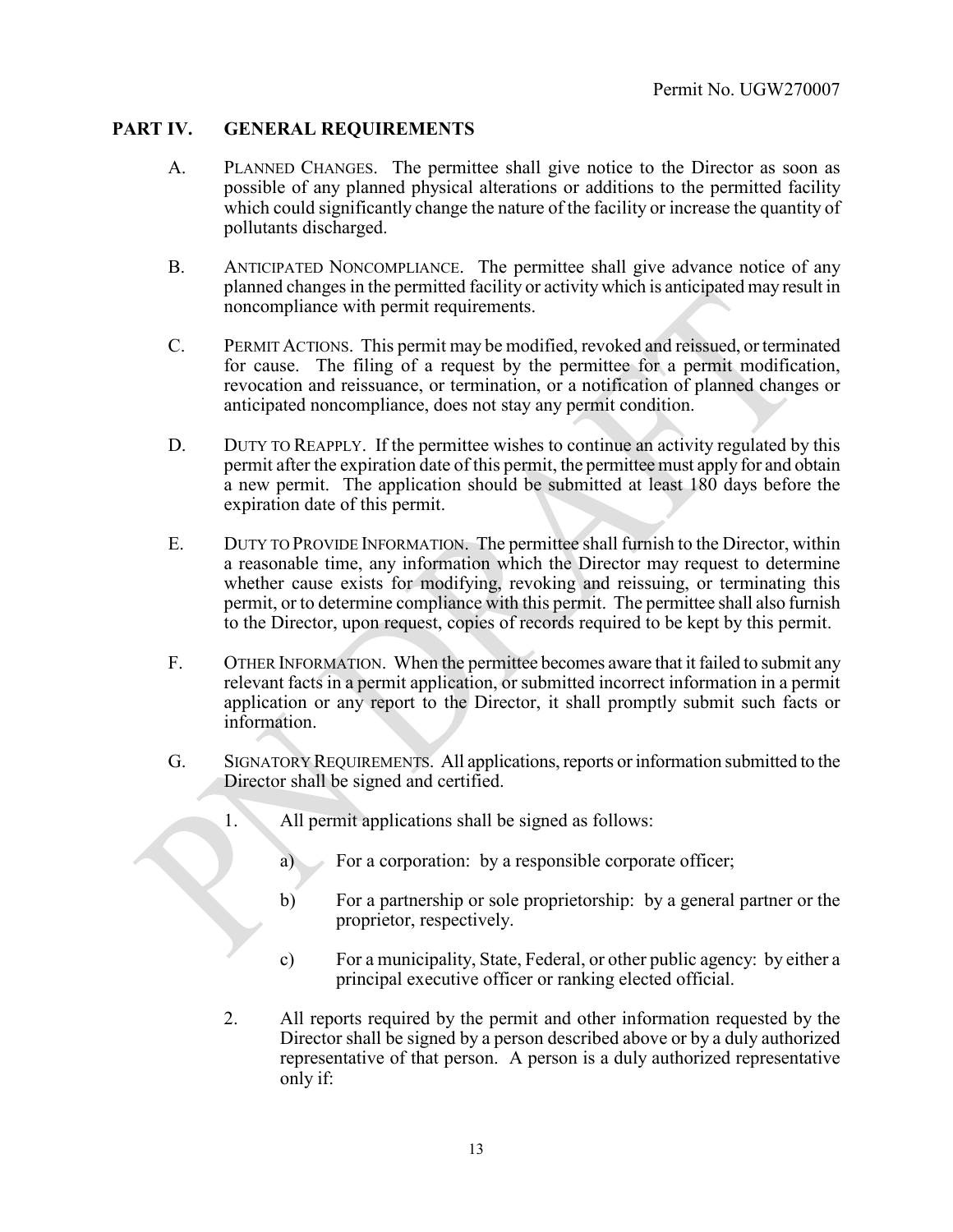- a) The authorization is made in writing by a person described above and submitted to the Director, and,
- b) The authorization specified either an individual or a position having responsibility for the overall operation of the regulated facility or activity, such as the position of plant manager, operator of a well or a well field, superintendent, position of equivalent responsibility, or an individual or position having overall responsibility for environmental matters for the company. (A duly authorized representative may thus be either a named individual or any individual occupying a named position.)
- 3. Changes to Authorization. If an authorization under Part V.G.2. is no longer accurate because a different individual or position has responsibility for the overall operation of the facility, a new authorization satisfying the requirements of Part V.G.2. must be submitted to the Director prior to or together with any reports, information, or applications to be signed by an authorized representative.
- 4. Certification. Any person signing a document under this section shall make the following certification:

"I certify under penalty of law that this document and all attachments were prepared under my direction or supervision in accordance with a system designed to assure that qualified personnel properly gather and evaluate the information submitted. Based on my inquiry of the person or persons who manage the system, or those persons directly responsible for gathering the information, the information submitted is, to the best of my knowledge and belief, true, accurate, and complete. I am aware that there are significant penalties for submitting false information, including the possibility of fine and imprisonment for knowing violations."

H. PENALTIES FOR FALSIFICATION OF REPORTS. The Act provides that any person who knowingly makes any false statement, representation, or certification in any record or other document submitted or required to be maintained under this permit, including monitoring reports or reports of compliance or noncompliance shall, upon conviction be punished by a fine of not more than \$10,000 per violation, or by imprisonment for not more than six months per violation, or by both.

I. AVAILABILITY OF REPORTS. Except for data determined to be confidential by the permittee, all reports prepared in accordance with the terms of this permit shall be available for public inspection at the offices of the Director. As required by the Act, permit applications, permits, effluent data, and ground water quality data shall not be considered confidential.

- J. PROPERTY RIGHTS. The issuance of this permit does not convey any property rights of any sort, or any exclusive privileges, nor does it authorize any injury to private property or any invasion of personal rights, nor any infringement of federal, state or local laws or regulations.
- K. SEVERABILITY. The provisions of this permit are severable, and if any provision of this permit, or the application of any provision of this permit to any circumstance, is